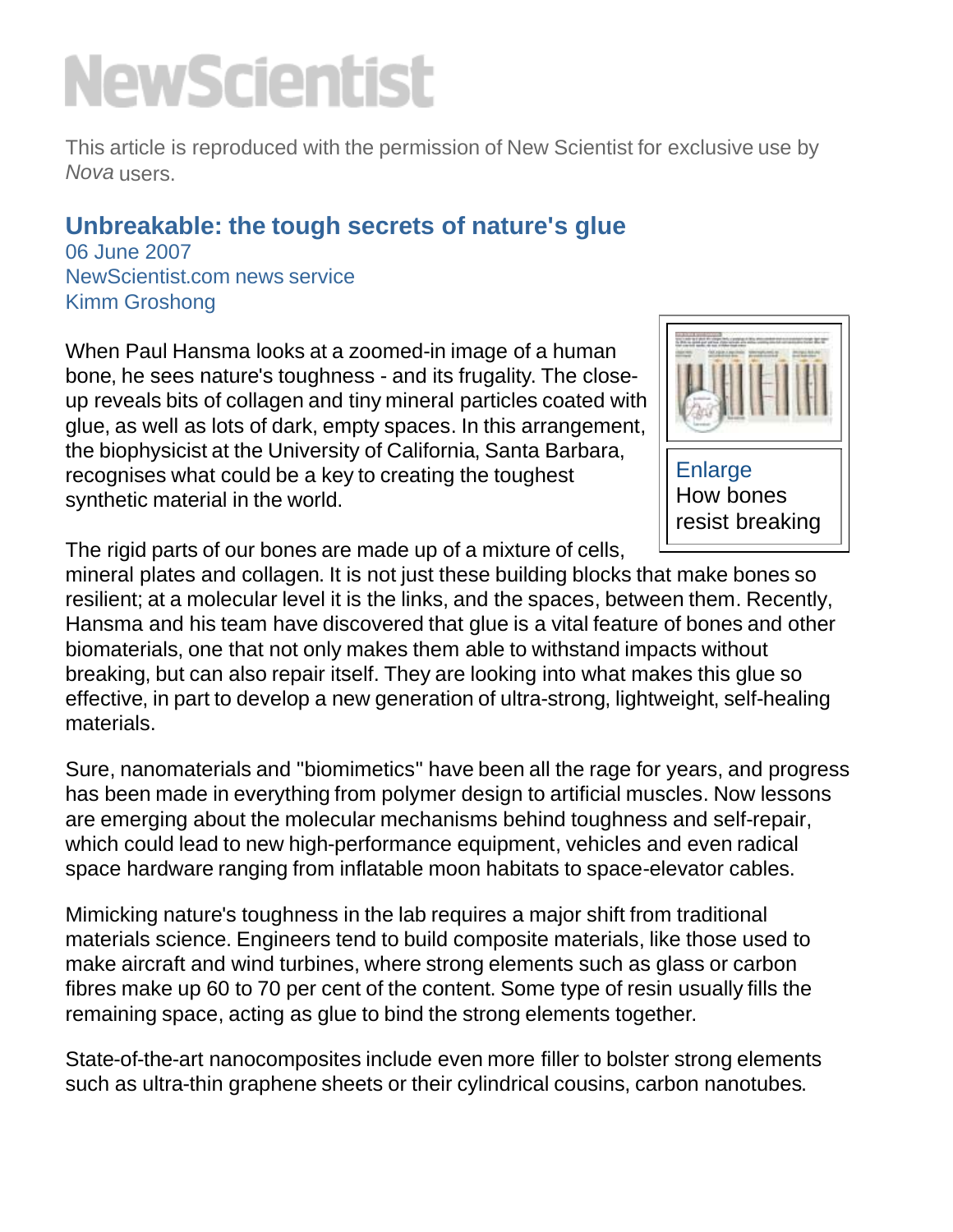"But see, nature doesn't do that at all," Hansma says, pointing out the dark spots in his bone image. "Nature isn't afraid of voids." When all the space in a material is filled, he says, it is likely to be brittle rather than something that can take a beating.

Hansma and his colleagues started out by looking at the shiny, mother-of-pearl material in abalone shells, whose mechanical properties have been studied since at least the 1970s. Extremely thin, layered plates of calcium carbonate make up a whopping 97 per cent of the shell, with the rest consisting of organic material including adhesive protein molecules. Calcium carbonate is rather brittle on its own, yet the composite is some 3000 times more fracture-resistant than single crystals of the mineral. Why? Hansma's team reasoned that in addition to the complex layering structure of the plates, the small amount of glue - less than 3 per cent by weight - must contribute to the shells' incredible toughness.

They discovered the secret to how the glue works by building on work done in 1997 by Hermann Gaub of Ludwig-Maximilians University in Munich, Germany, and his colleagues (*Science*, vol 276, p 1109). Gaub's team showed that it was possible to use the tip of an atomic force microscope to pull and prod single protein molecules and measure their toughness by seeing how much force it took to stretch them to breaking point. They found that the force increased and then decreased, only to surge up again and then drop off with further extension of the protein.

In 1999, Hansma's group tailored the method to study networks of glue molecules in abalone shells, and clarified the mechanism behind the seemingly erratic force measurements (*Nature*, vol 399, p 761).

Hansma explains it using a long rubber tube with Velcro squares attached at points along its length. The tube represents a glue molecule's protein backbone. Hansma jostles it, jumbling and coiling up the middle portion. Then he sticks the Velcro pairs together, creating a shorter overall tube interrupted by loops of "hidden length". The Velcro represents a weak chemical bond, such as a hydrogen bond. When he tugs on the tube's ends - simulating tension in the glue - the energy breaks one of the Velcro bonds, and a loop of tubing unfurls. "These bonds sacrifice themselves for the sake of the backbone of the polymer," he says. "They break at a force that's only about a third of the force necessary to break the backbone of the polymer."

He repeats the process, breaking more "sacrificial bonds" and releasing further hidden lengths, showing how the glue molecule dissipates energy that might otherwise snap the backbone (see Diagram). Once the stretching force is removed, and as long as the backbone has not been stretched to the breaking point, its elasticity will make it bunch up again and enable bonds to reform, thereby repairing itself. To illustrate this, Hansma crumples up the tubing; when he pulls the strand back out, new Velcro connections have formed.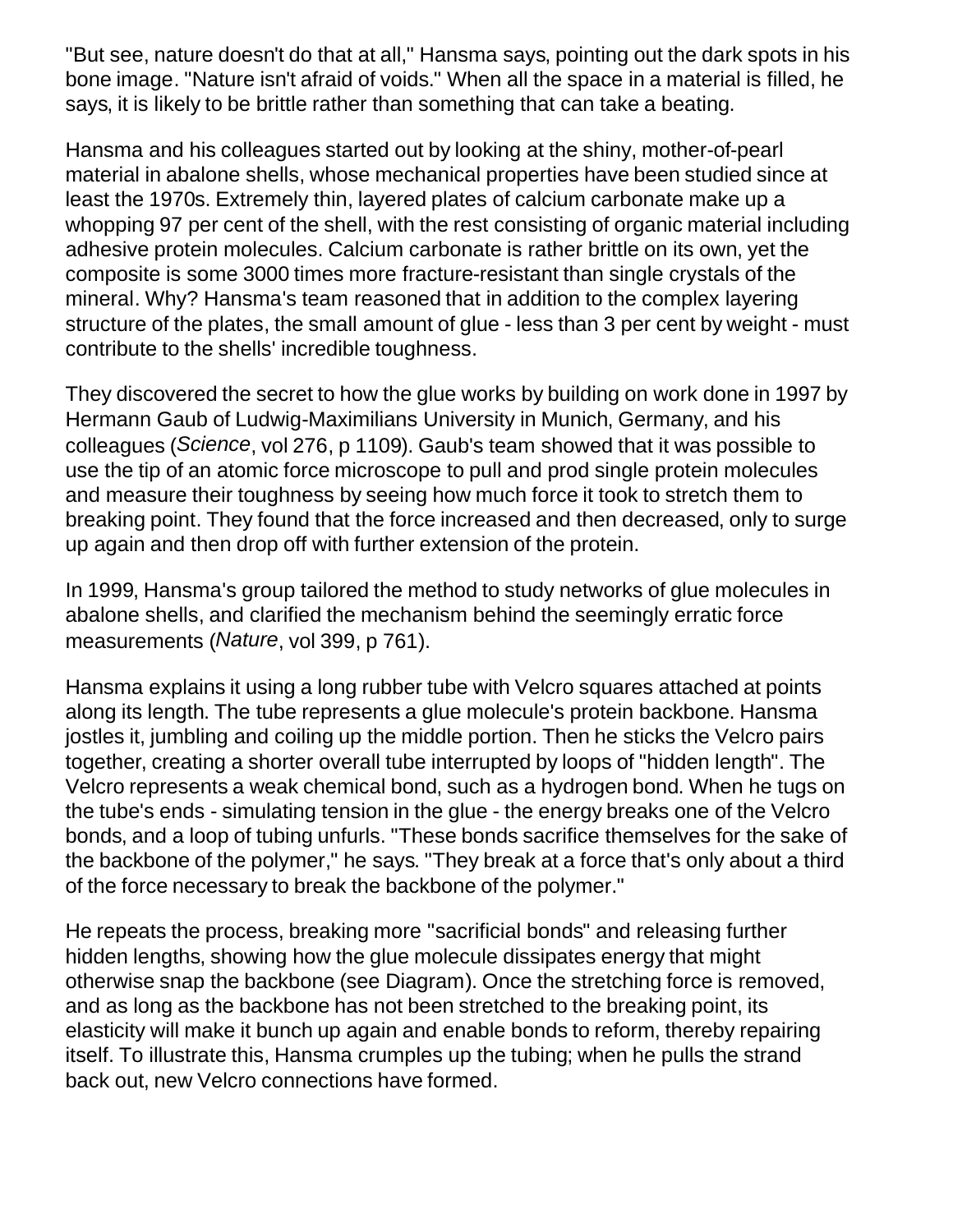These principles don't just apply to bones and shells; Hansma has seen similar glue characteristics in other biomaterials such as single-celled micro-algae and spider silk (see Photo). In biologist Herbert Waite's lab across the Santa Barbara campus, the researchers have also studied the sandcastle worm, an intertidal creature that constructs a tubelike home for itself by gluing together tiny chunks of sand and shells. The tubes are tough, Waite's group found, thanks to the type of concrete the worms use. High-resolution microscope images show that their handiwork relies on sparing dabs of glue dotted carefully between the hard elements (*The Journal of Experimental Biology*, vol 210, p 1481).

So how do we harness these ideas to build better materials? Hansma has begun discussing applications with Rod Ruoff, a nanomaterials specialist at Northwestern University in Evanston, Illinois. Ruoff says he is intrigued by these "tantalising hints" that nature does the opposite to what engineers do when constructing composite materials. "Nature uses just a small amount of glue to allow the mechanical load to be distributed to these very stiff and strong elements," he says.

### **Nanotube glue**

Earlier this year, the researchers published a description of natural adhesives and summarised how they might contribute to the construction of synthetic materials (*Nanotechnology*, vol 18, p 044026). Such glues would bind strong elements together, they say, while taking up just a few per cent of the weight of the material; they would break and dissipate energy to protect the strong elements of the material from snapping; and they would reform, or heal themselves, once they were no longer being stressed.

Hansma and Ruoff think these guidelines might make it possible to build composite materials with the enormous strength of individual nanostructures, such as nanotubes. Nanocomposites might be made tougher, for instance, by dramatically increasing the percentage of nanostructures included, and by optimising the glue binding them together. "There is, to some degree, a sentiment or even a belief on the part of materials scientists that for large structures you cannot reach the ultimate strength of the much smaller components that make up the structure," Ruoff says. "What we're suggesting is the possibility that it doesn't have to be that way."

Leonard Yowell, a specialist in nanomaterials at NASA's Johnson Space Center in Houston, Texas, calls the approach "very promising" for producing enhanced materials, but cautions that "a good deal of work must be done before such materials could become reality". Yowell points out that in the late 1990s, researchers tried to increase the percentage of carbon nanotubes in composites. As the percentage of nanostructures increased, however, so did the viscosity of the material, making the mixing process difficult and inconsistent.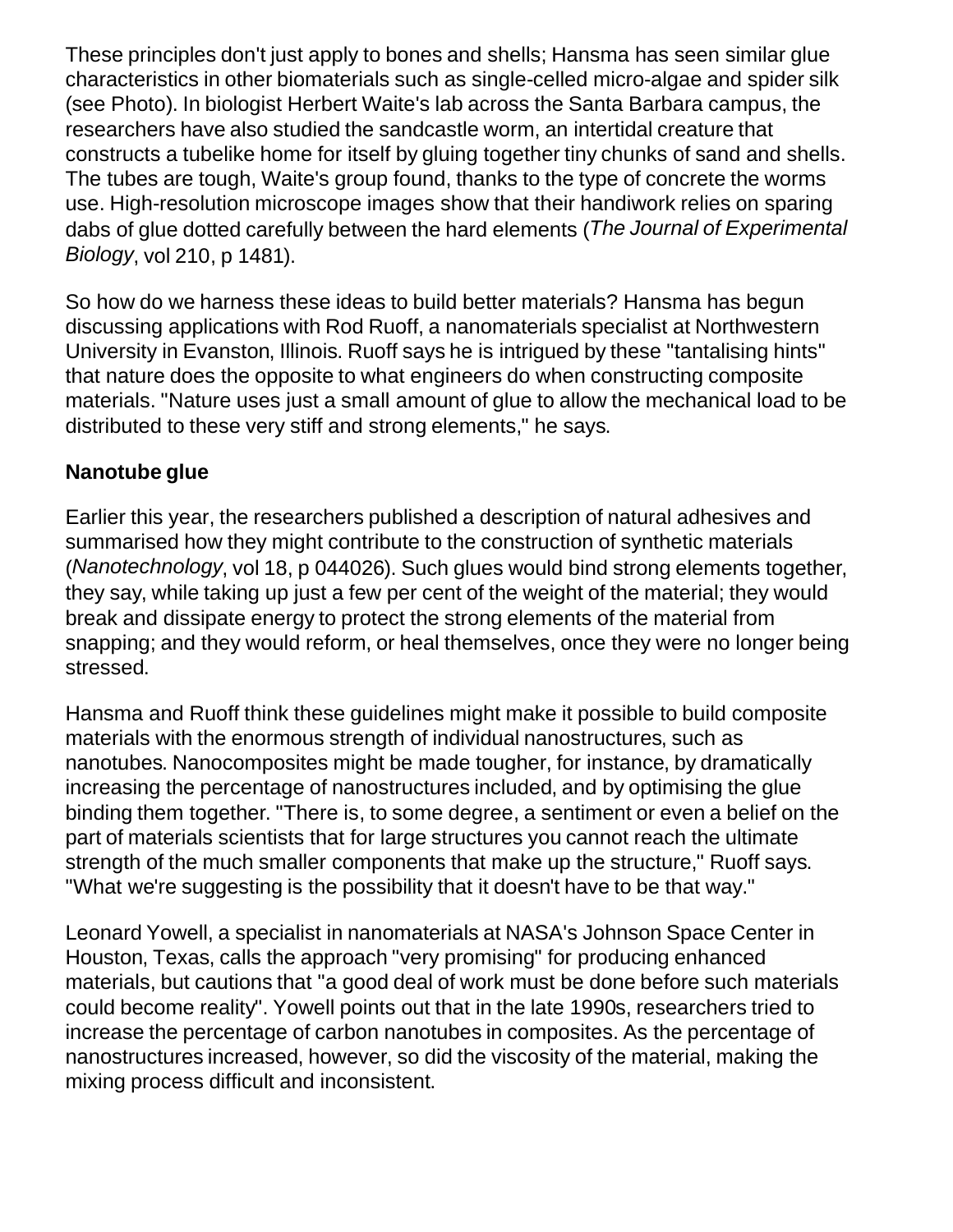To make a material tough on the macro scale means putting the nanostructures together in an optimal way, says Markus Buehler, a materials scientist at the Massachusetts Institute of Technology. Last year, Buehler showed that such a construction is at work in collagen: the particular arrangement of molecules into larger structures called fibrils, and fibrils into larger fibres, enables collagen to be both strong and resistant to snapping when stressed from the smallest to the largest scale (*Proceedings of the National Academy of Sciences*, vol 103, p 12285). "Nature takes advantage of each molecule," he says. "Implementing features at different scales is the next step in creating new biomimetic structures."

Ruoff envisions a cable built in such a hierarchical manner - by packing nanostructures such as graphene sheets closely together with the right kind of molecular glue at just the right points, thereby forming larger and larger structures. He says the team is beginning to believe that such large structures might actually retain the remarkable mechanical performance of the nanostructures. He notes that carbon nanotubes grow naturally as bundles and that it may be possible to wedge them apart to insert the optimised glue between them.

So the hunt is on for exactly the right kind of adhesive. "We need perhaps still further inspiration from nature and also likely from high-quality modelling," Ruoff says. "Then there is the approach of going into the lab and trying several different types." Still, the method seems to require flawless nanostructures, which as yet don't exist. Nor have Hansma and Ruoff yet attempted to define the types of bonds and interactions that would optimise the glue.

While Hansma is intrigued by the prospect of building an inflatable lunar base that could stand up to radiation, rocks and moondust, he insists it's still too early to talk about applications. "We're more at the stage of being able to understand a basic principle," he says. "It will require a lot of further research for people to be able to translate our discovery, together with a lot of other discoveries, into the materials of the future."

#### Kimm Groshong is a science writer based in Pasadena, California

From issue 2607 of New Scientist magazine, 06 June 2007, page 43-45

## **Mussel bound**

You'd be surprised what you can learn from a mollusc. The intertidal habitat of the lowly mussel is extreme, so it has evolved a remarkable structure, called a byssus, which allows it to stick to rocks despite being buffeted by strong currents and crashing waves.